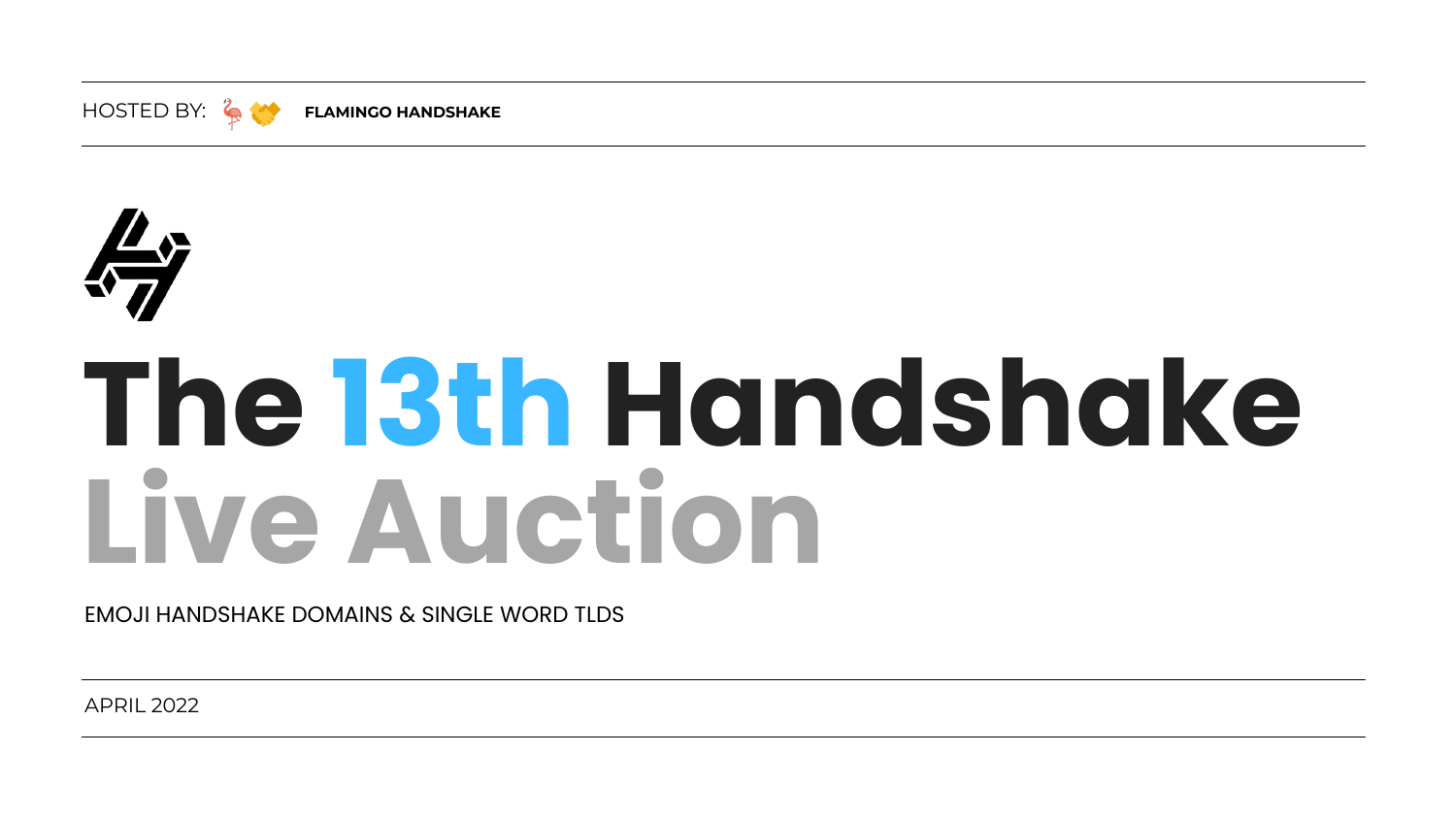### Auction Information and Rules

- All emoji TLD's are Real/IDNA with a valid and working punycode.
- Submitted domain names are held in escrow.
- To participate as a bidder you must RSVP beforehand on: https://flamingohandshake.com
- During the live auction, bids are placed in the chat. Failure to honor a winning bid will result in a ban for all future auctions.
- A minimum of 25% of each sale will be donated to the chosen/selected HNS development fund.



Bob Wallet Development Flamingo Handshake dWeb Foundation HNS Fund

#### **A Portion of the Proceeds will be Donated to:**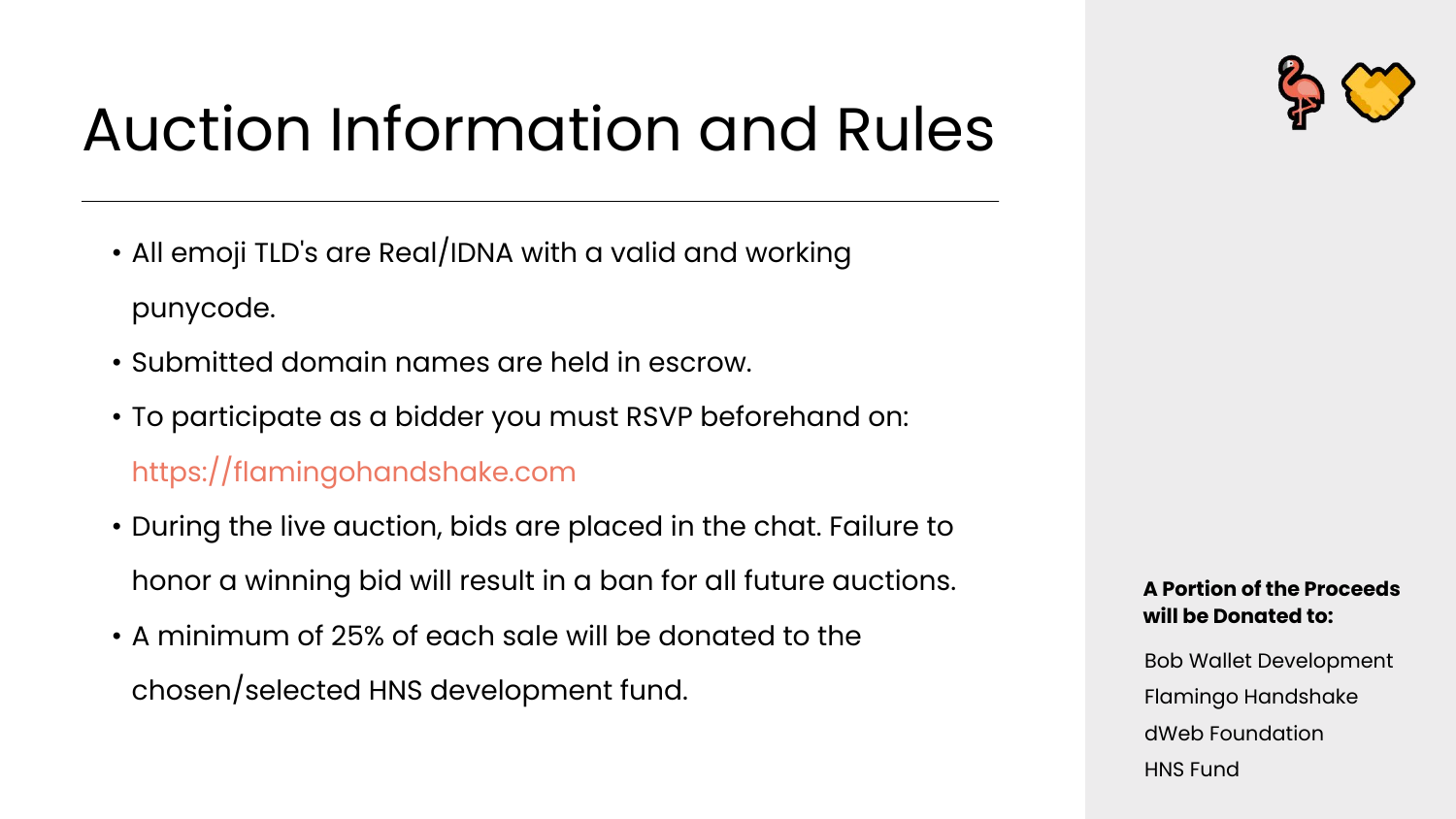# how to read the auction booklet





**EGGPLANT** 

punycode: xn--gi8h status: Real/IDNA codepoints: U+1F346

A long, bulbous, bright purple eggplant, or aubergine in British English, shown with a leafy stem.

the first night of the New Year.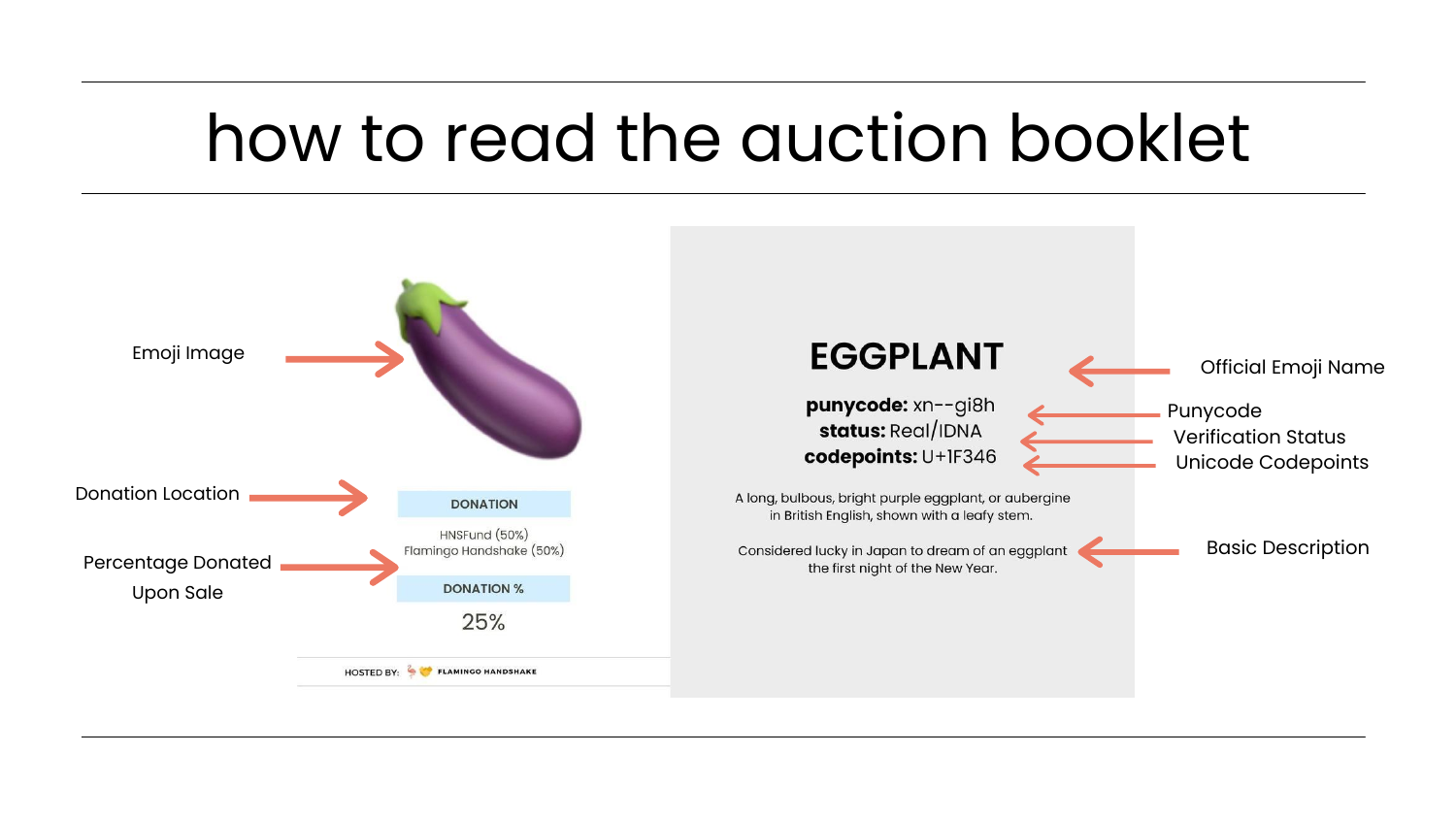



Sold for 70,000.00 HNS Sold for 32,768.00 HNS Sold for 31,443.00 HNS



### **xn--9k8h/**

# Recently Sold Single Emojis

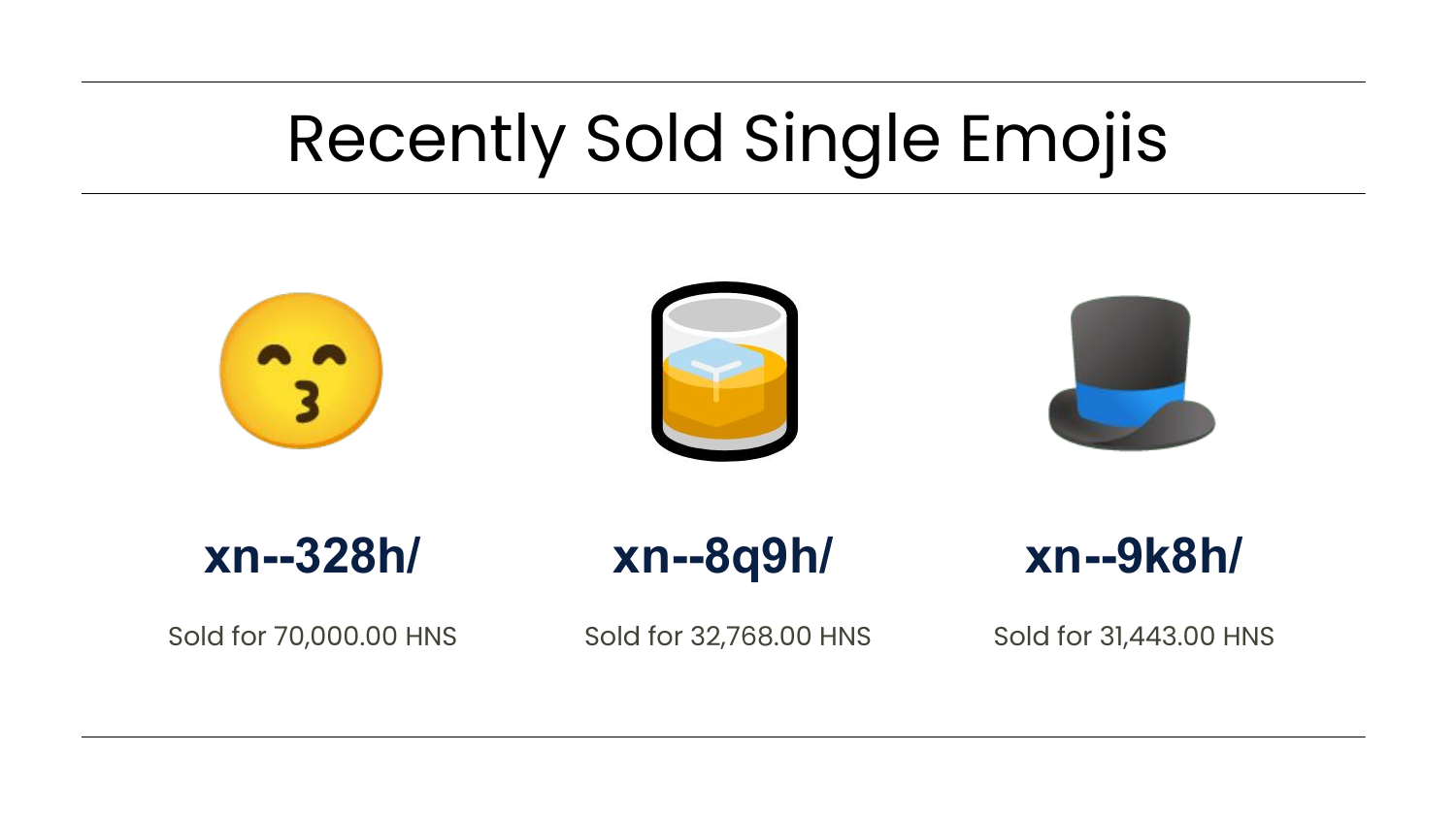### **DONATION**

25%

#### **DONATION %**

# **.applaud/**

.applaud/ is a single word TLD.



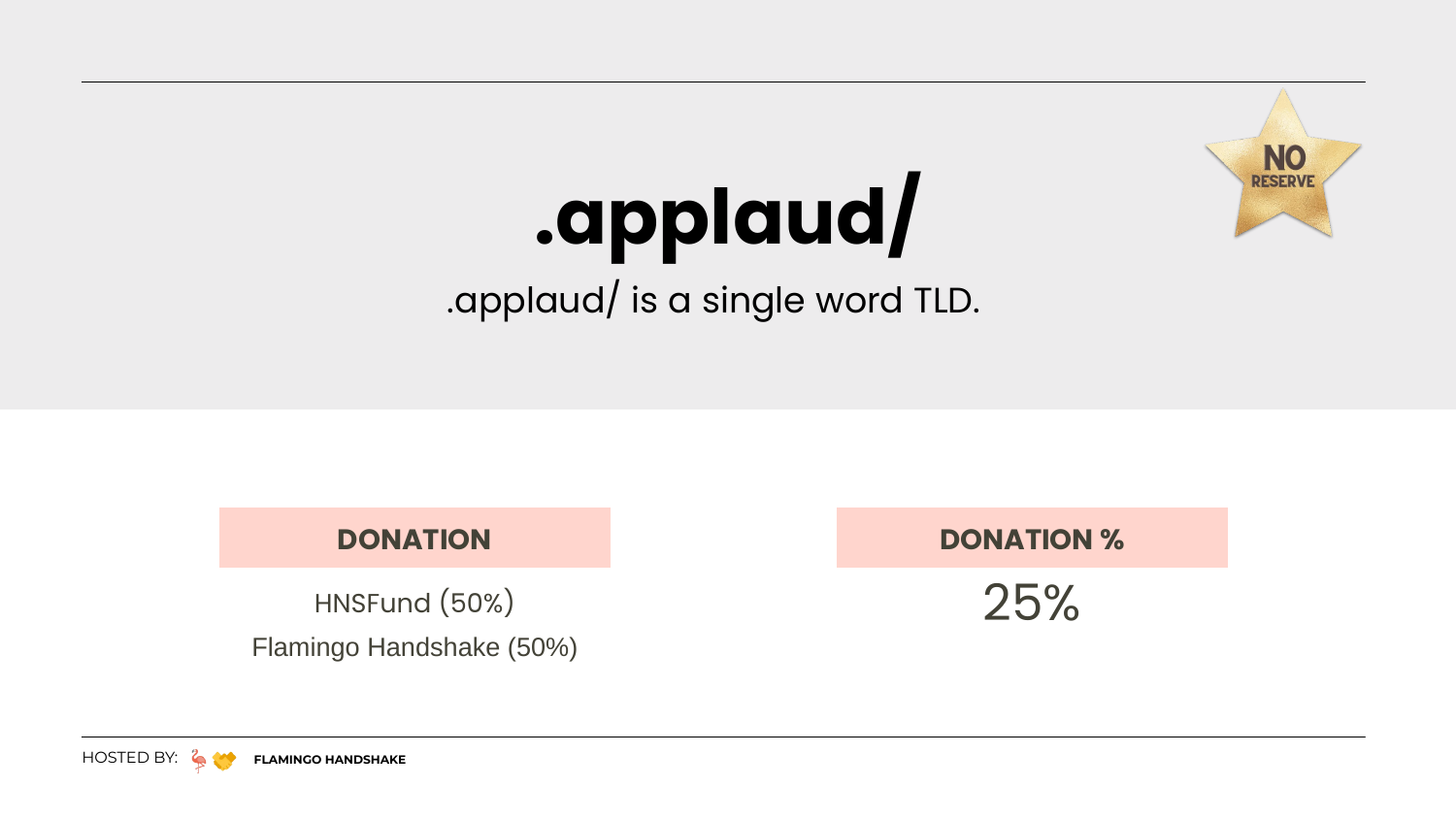Bob Wallet (50%) Flamingo Handshake (50%)



#### **DONATION**

25%



### **PERSON FACEPALMING: LIGHT SKIN TONE**

- **punycode:** xn--mn8hv6f
	- **status:** Real/IDNA
- **codepoints:** U+1F926, U+1F3FB
- The Person Facepalming: Light Skin Tone emoji is a modifier sequence combining Person Facepalming and Light Skin Tone.
	- These display as a single emoji on supported platforms.

HOSTED BY: **FLAMINGO HANDSHAKE**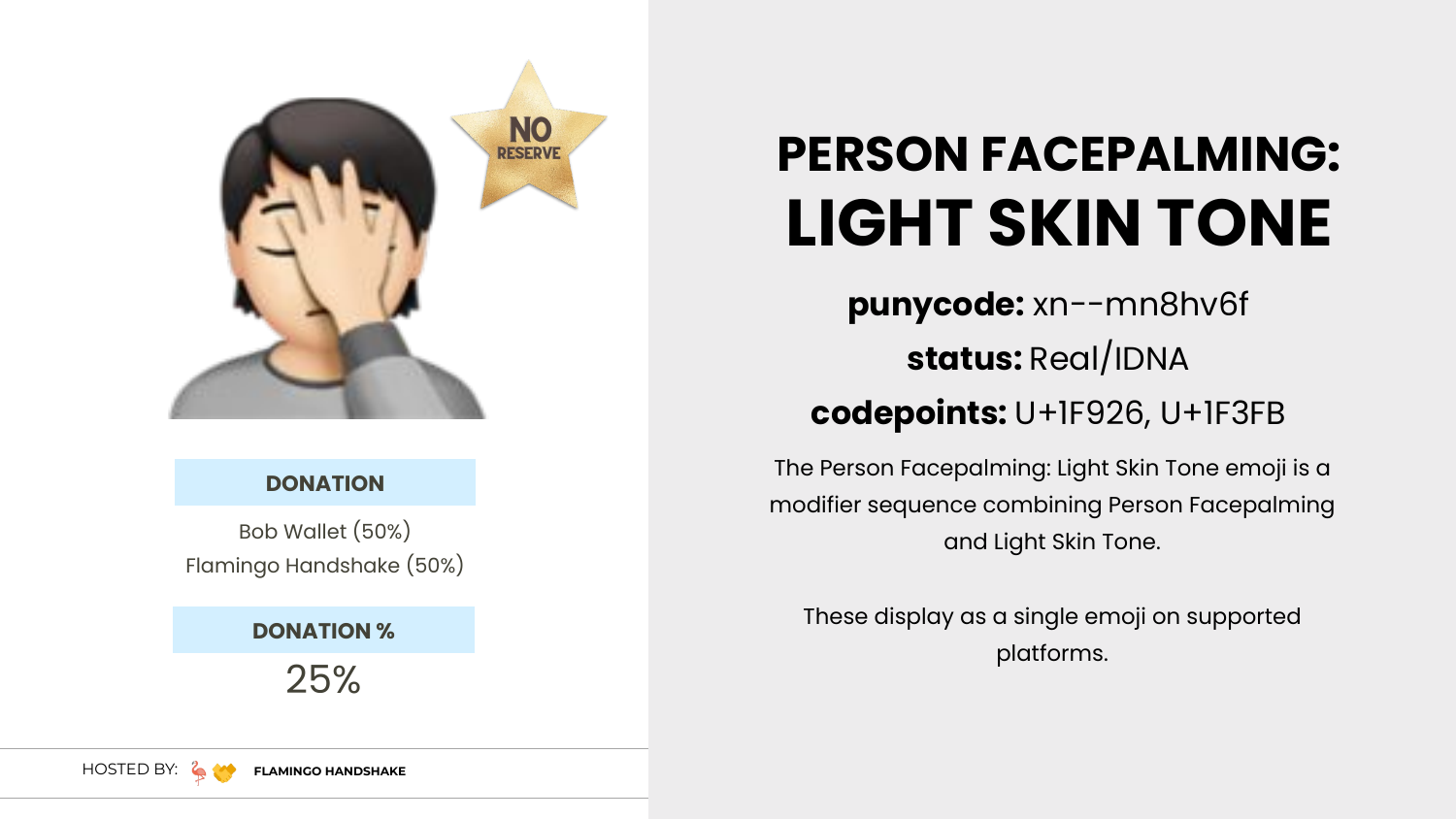dWeb Foundation



#### **DONATION**

25%

**DONATION %**

### **punycode:** xn--k77h1a **status:** Real/IDNA **codepoints:** U+1F1FA, U+1F1EC

The flag for Uganda, which may show as the letters UG on some platforms. The Flag: Uganda emoji is a flag sequence combining Regional Indicator Symbol

Letter U and Regional Indicator Symbol Letter G. These display as a single emoji on supported platforms.



## **FLAG: UGANDA**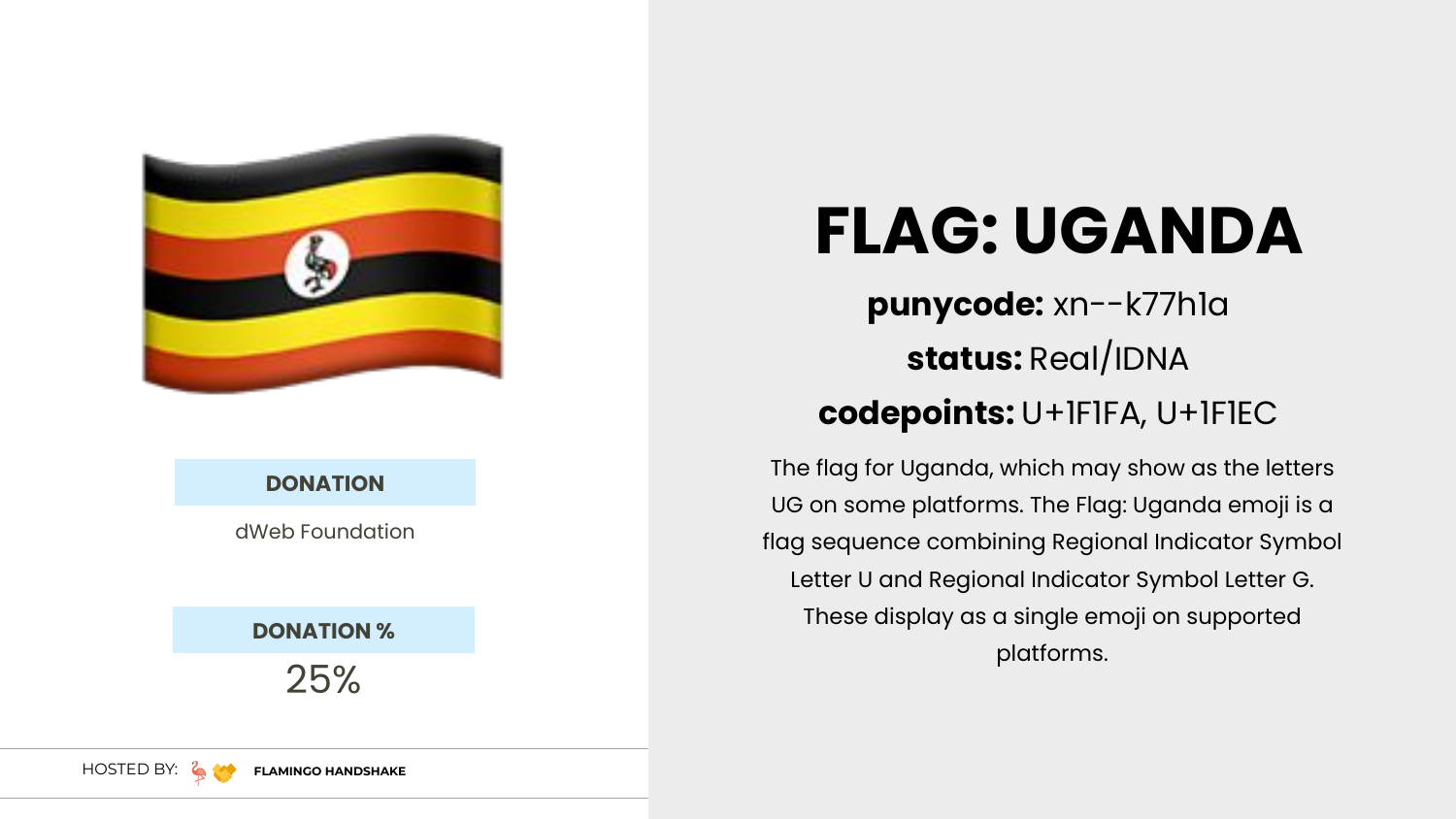Bob Wallet (50%) Flamingo Handshake (50%)

#### **DONATION**

25%

#### **DONATION %**

## **.rry/** .rry/ is a single word TLD.



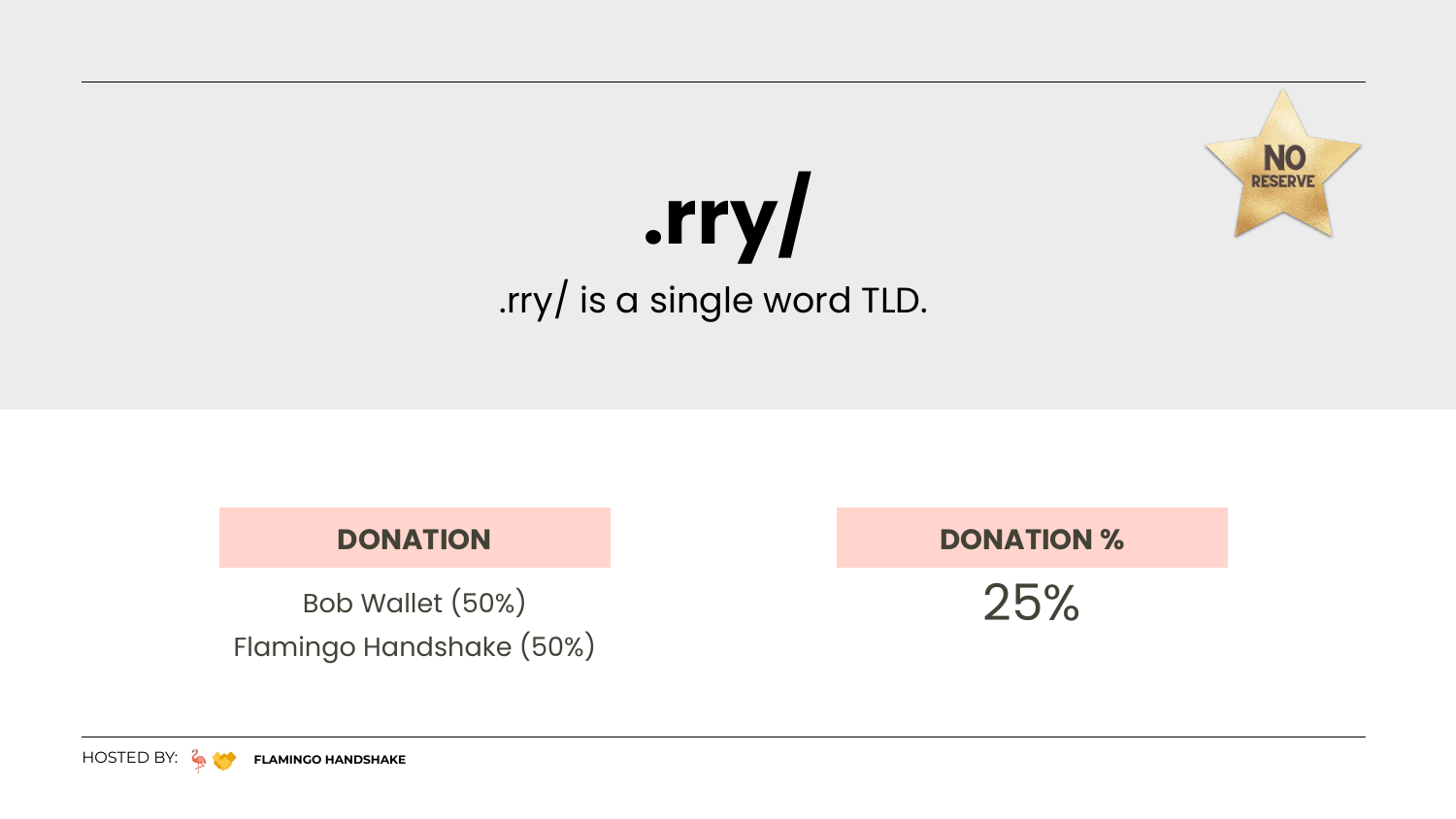Bob Wallet (50%) Flamingo Handshake (50%)

#### **DONATION**

25%

**DONATION %**

- **punycode:** xn--mn8h90b/
	- **status:** Real/IDNA
- **codepoints:** U+1F64D, U+1F3FB
- An upset person, frowning with dismay. Gender is not
- specified, but generally shown as a woman. Previously
	- displayed as a man on Samsung and Microsoft platforms.
- Person Frowning was approved as part of Unicode 6.0 in 2010 and added to Emoji 1.0 in 2015.



### **PERSON FROWNING: LIGHT SKIN TONE**

**NO PESERV**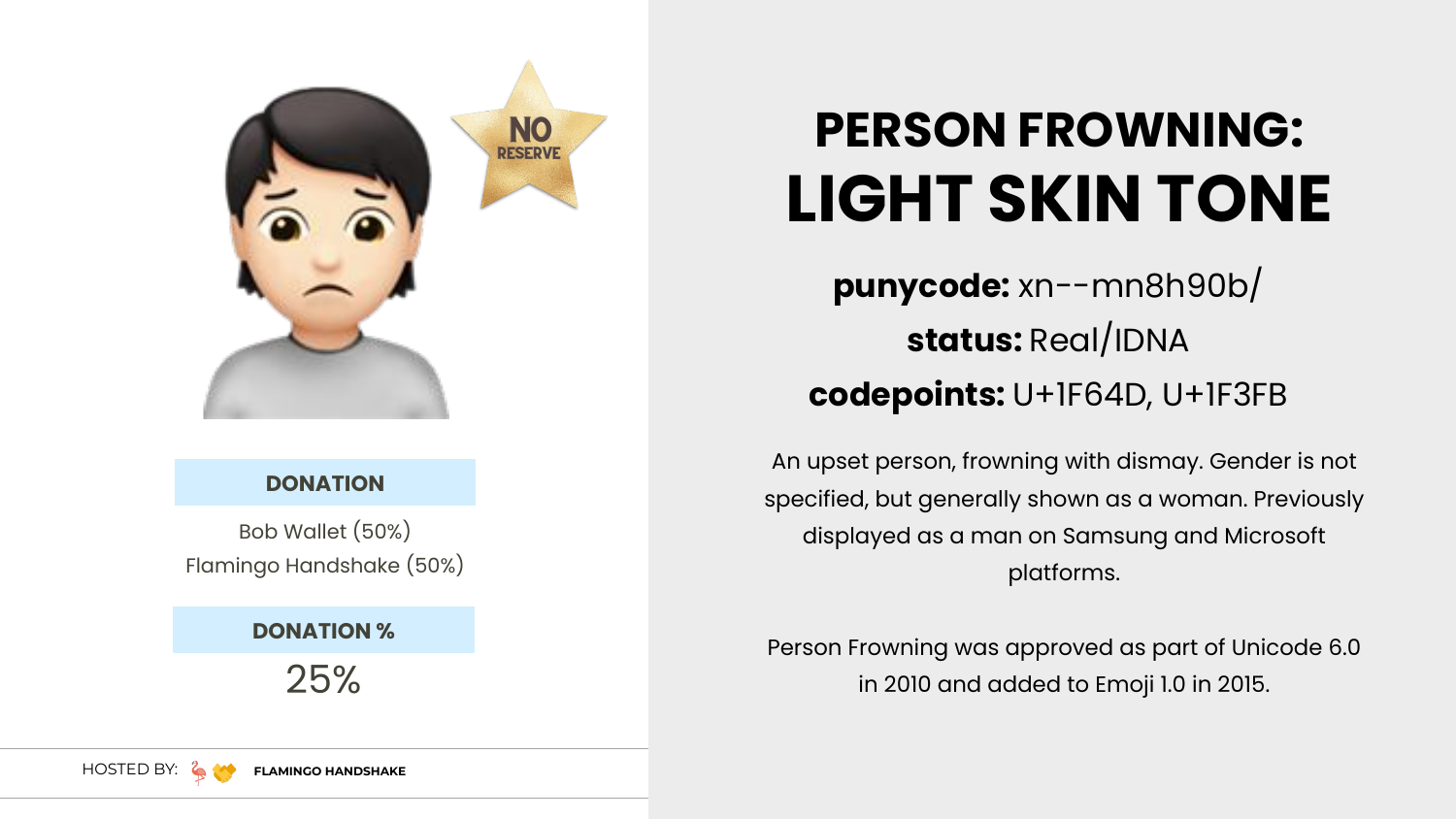### **DONATION**

### 25%

#### **DONATION %**

# **.gurls/** .gurls/ is a single word TLD.



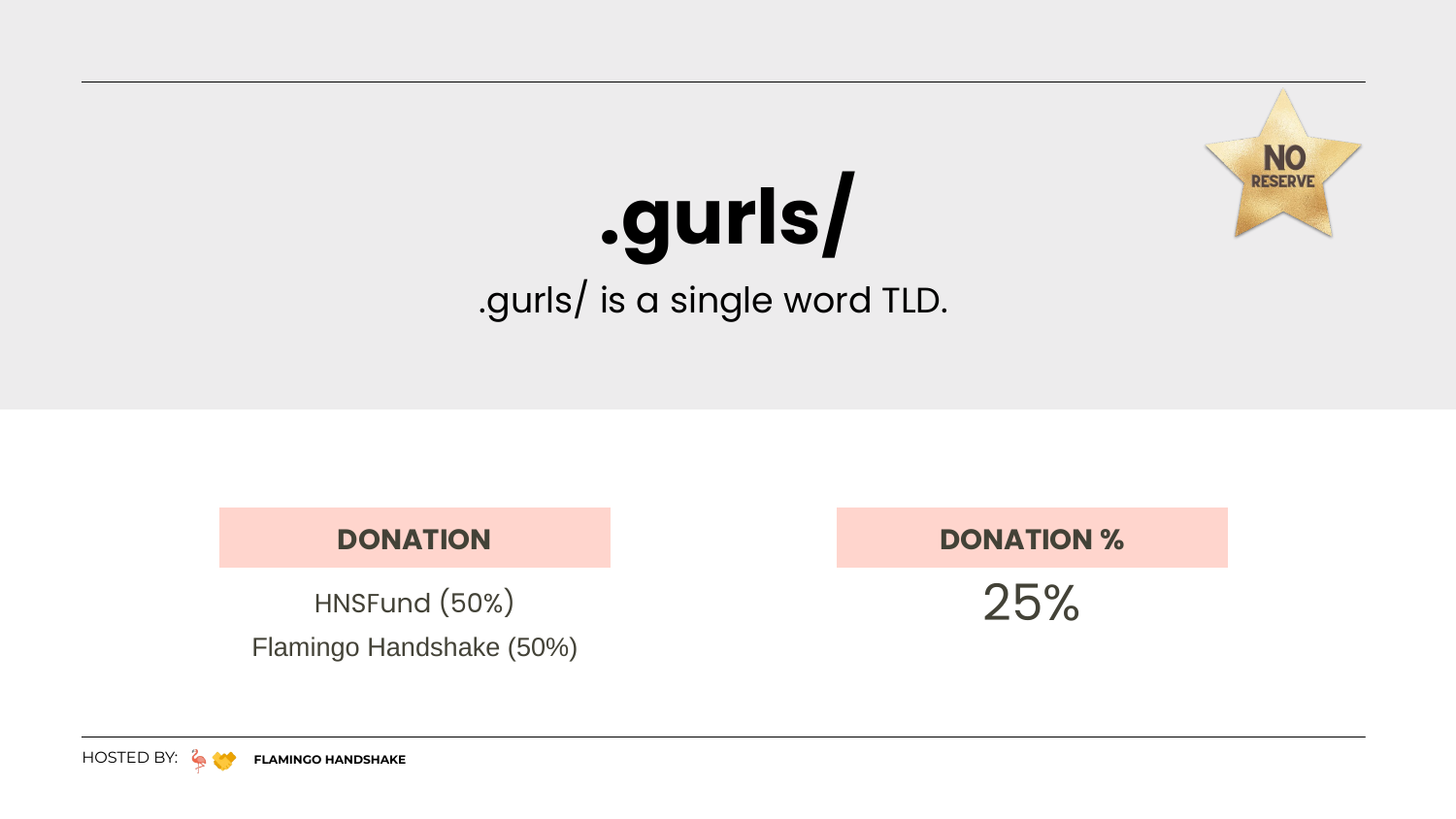### **DONATION**

25%

#### **DONATION %**

# **.shrooms/**

.shrooms/ is a single word TLD.



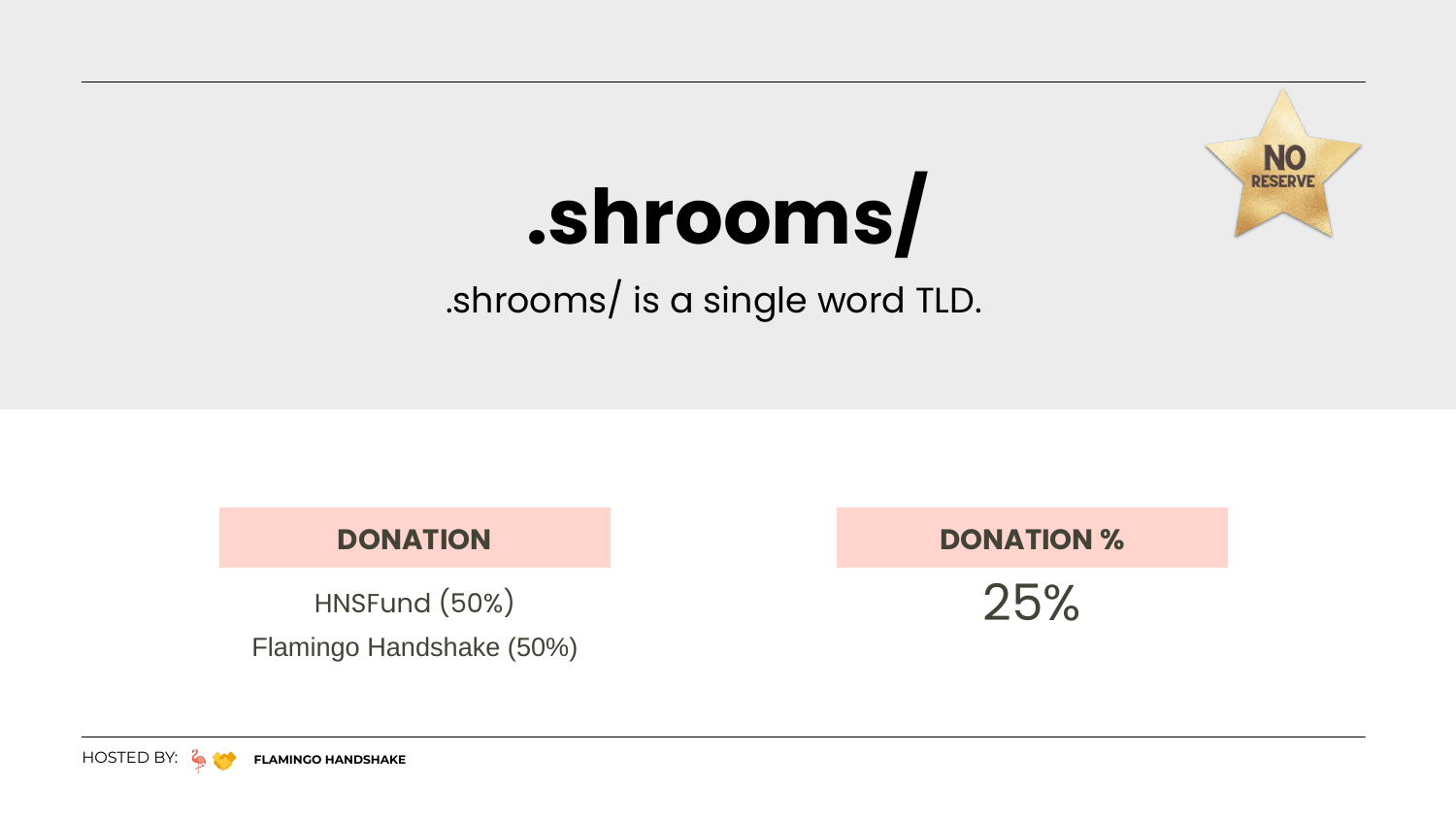This is a bundle emoji. Winning this emoji means getting the bundle to the left



# **KOALA BUNDLE (SET OF 7)**

HNSFund (50%) Flamingo Handshake (50%)



#### **DONATION**

25%

#### **DONATION %**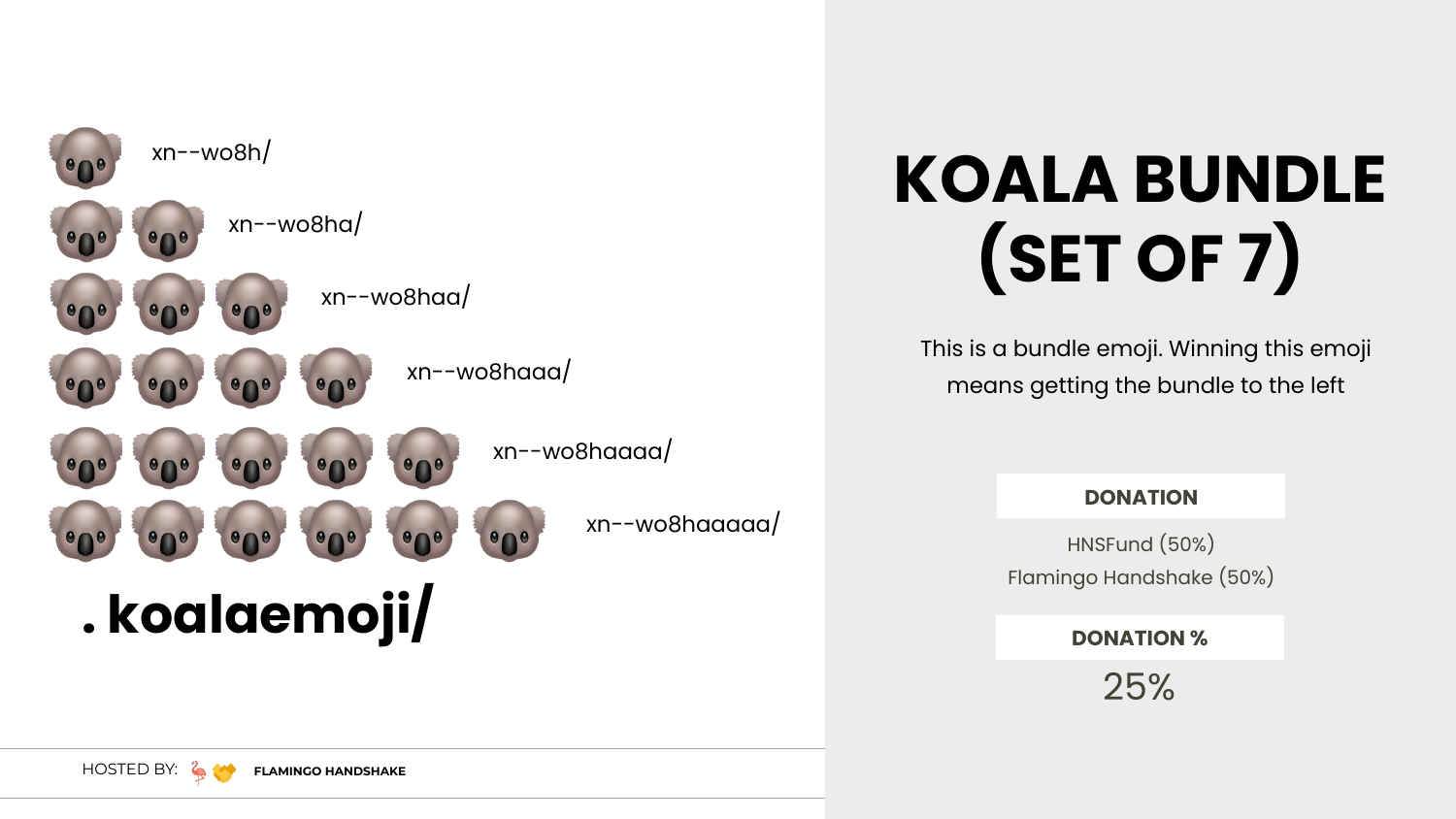

#### **DONATION**

25%

**DONATION %**

### **EGGPLANT**

### **punycode:** xn--gi8h

### **status:** Real/IDNA

### **codepoints:** U+1F346

A long, bulbous, bright purple eggplant, or aubergine in British English, shown with a leafy stem.

Considered lucky in Japan to dream of an eggplant the first night of the New Year.



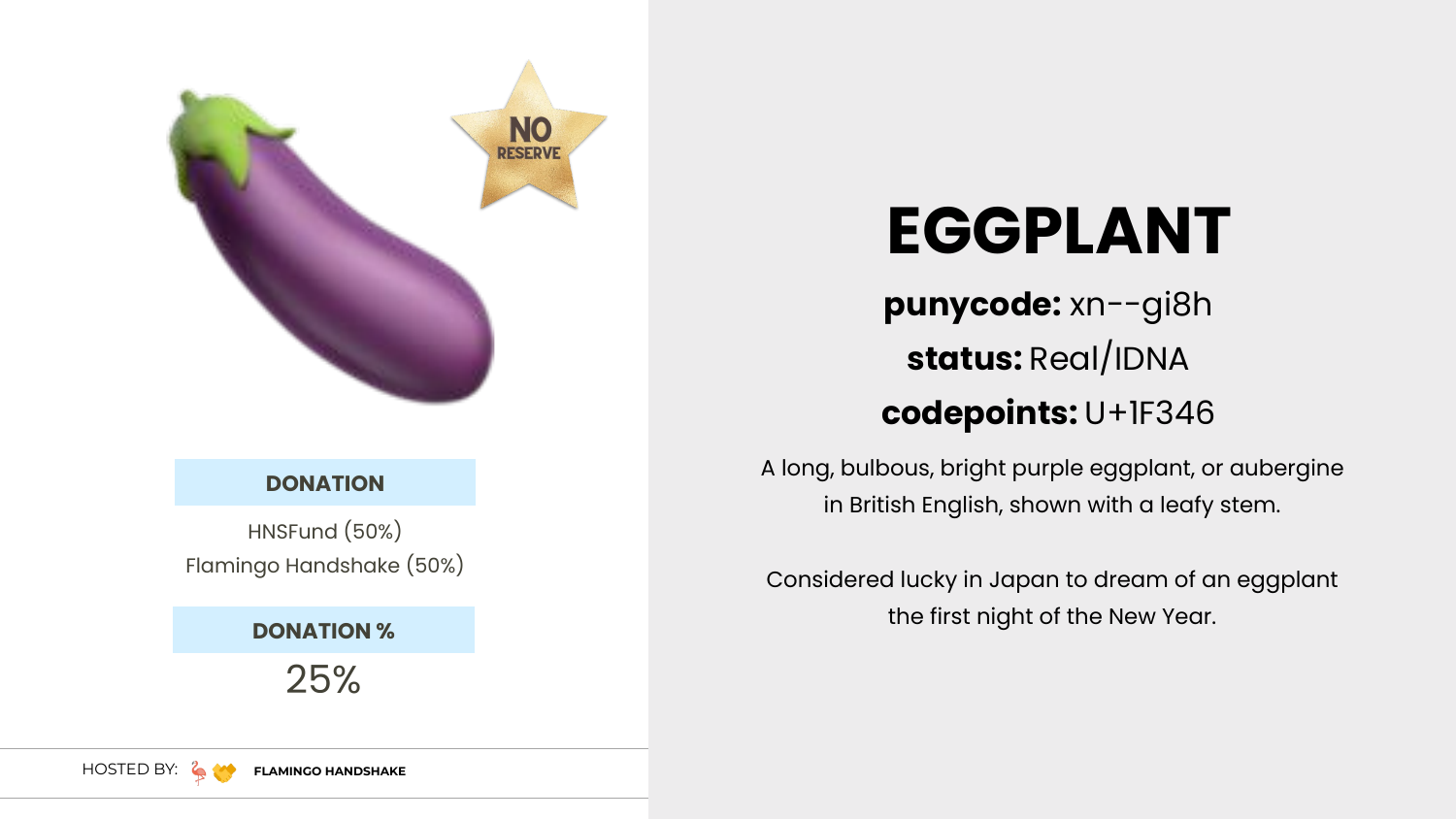Rep the \$HNS logo rug after the almighty @chjango. About 24 inch diameter.





# **HANDSHAKE RUG**

HNSFund / Bob Wallet / Flamingo Handshake

#### **DONATION**

25%

**DONATION %**

\*Shipping fee not included. Plus 15-20USD within USA. If outside of US - shipping coordination is on buyer to ensure best success.